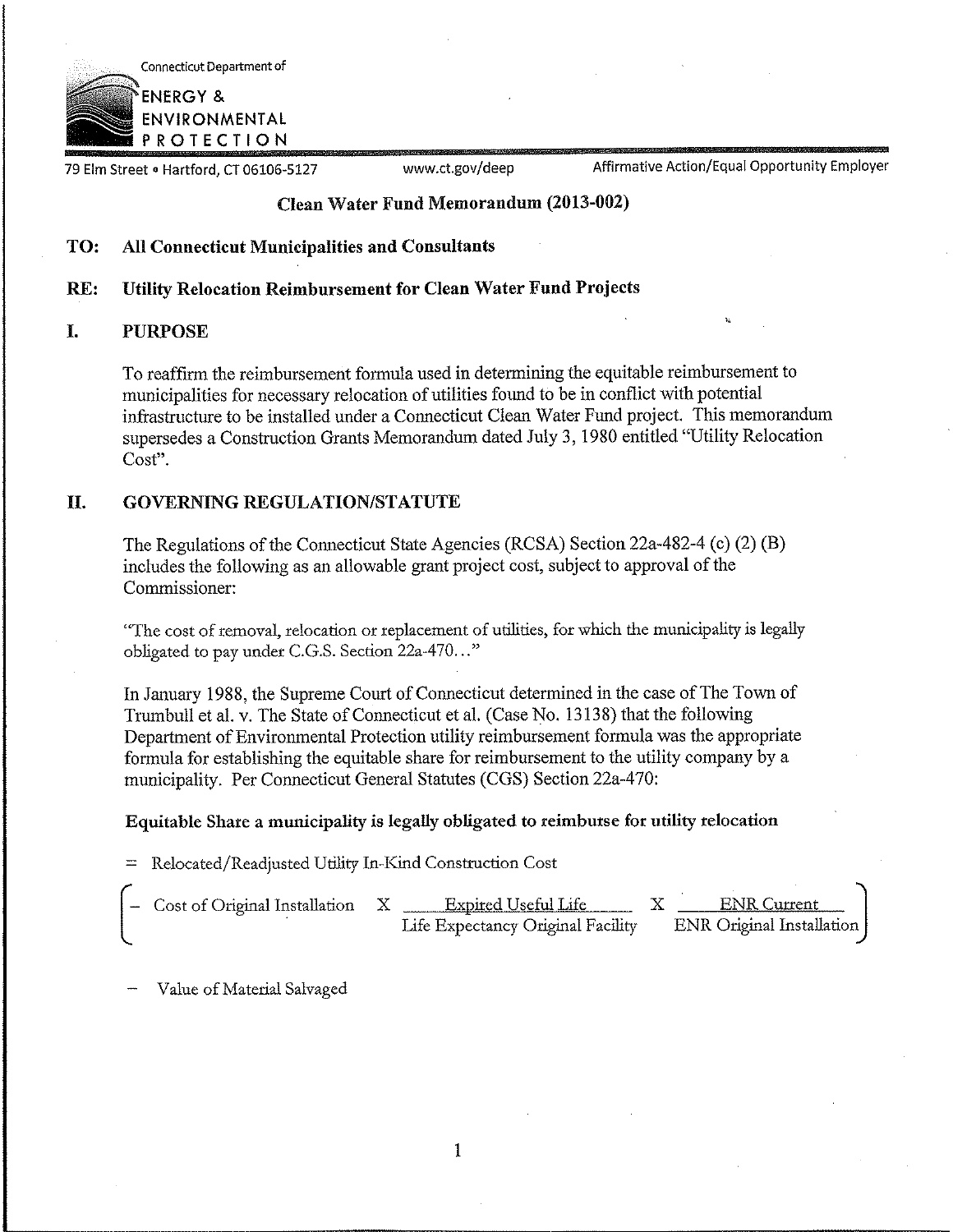# III. ELIGIBILITY

# **A. Utility Relocation Reimbursement**

The following formula shall be utilized to determine eligibility for reimbursement under the CWF:

| $CWF$ Eligible Utility Relocation Reimbursement =           |                                                                   |                             |
|-------------------------------------------------------------|-------------------------------------------------------------------|-----------------------------|
| Relocated/Readjusted Utility X<br>In-Kind Construction Cost | <b>Unexpired Useful Life</b><br>Life Expectancy Original Facility | -Value of Material Salvaged |

# **B. Notes / Exceptions**

- 1. Maximum useful life for all utilities is 100 years.
- 2. Reimbursement will not be less than 20% of Relocated/Readjusted Utility In-Kind Construction Cost for utilities that have theoretically exceeded their useful life. At no point will the ratio [Unexpired Useful Life / Life Expectancy of Original Facility] be less than 0.20.
- 3. Relocated utility infrastructure, including perpendicular conflicts or vertical offsets, of less than 100 linear feet, will be reimbursed for 1009/o of costs to relocate the affected utility.
- 4. The reimbursement formula only applies to utility relocations within municipal easements.
- 5. The same formula will be applied to all utility relocations, regardless of the utility owner.

### C. **Examples**

Example 1: Utility cost to relocate: \$100,000 Age of Utility: 50 years old Life Expectancy: 100 years Value of Material Salvaged: \$10,000

 ${\{ $100,000 \ X \ [(100 - 50 \ years) / (100 \ years)] }$  - \$10,000 = \$40,000 to be reimbursed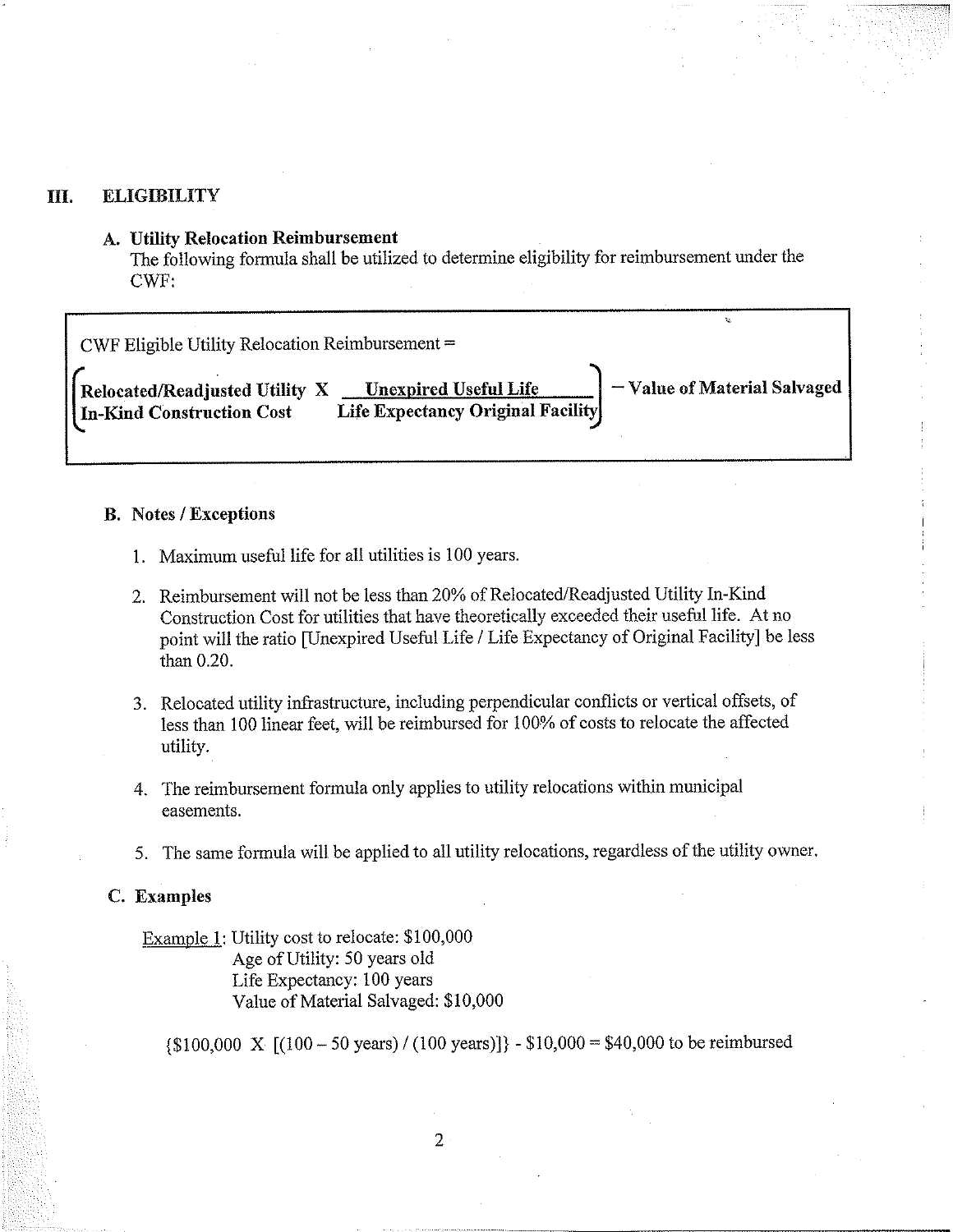Example 2: Utility cost to relocate: \$100,000 Age of Utility: 90 years old Life Expectancy: 100 years Value of Material Salvaged: \$10,000

Since this pipe's [Unexpired Useful Life/Life Expectancy of Original Facility] ratio is only  $0.10$  (10%), it would be reimbursed at 20%.

 $[$100,000 \ X (20%)] - $10,000 = $10,000$  to be reimbursed

### **D. Reimbursement Process**

Utility relocation costs shall be included as an "allowance" or as a separate bid item. The allowance must have been part of the CWF application request and approval.

The municipality is responsible for obtaining quotes/estimates from utilities, coordinating utility relocation and reimbursing the utility. Once a quote/estimate is received by the municipality, it should be forwarded to the DEEP project engineer for consideration under the utility reimbursement allowance. The quote/estimate shall include at a minimum, the age of the existing infrastructure, the cost to relocate, the value of any salvageable material and the existing location(s), length(s), size(s), and material(s) of the utility to be relocated.

#### **E. Davis Bacon Requirements**

In order to receive CWF reimbursement, utility relocation work must be part of a CWF project and comply with Davis-Bacon requirements.

### **F. Formula Derivation**

### **1. Equitable Share (a municipality is legally obligated to reimburse for utility relocation)**

Relocated/Readjusted Utility In-Kind Construction Cost

| $\sim$ Cost of Original Installation X | Expired Useful Life               | <b>ENR</b> Current          |  |
|----------------------------------------|-----------------------------------|-----------------------------|--|
|                                        | Life Expectancy Original Facility | ENR Original Installation J |  |

- Value of Material Salvaged
- **2. Let**

A = Relocated/Readjusted Utility In-Kind Construction Cost  $B = Cost of Original Instantation$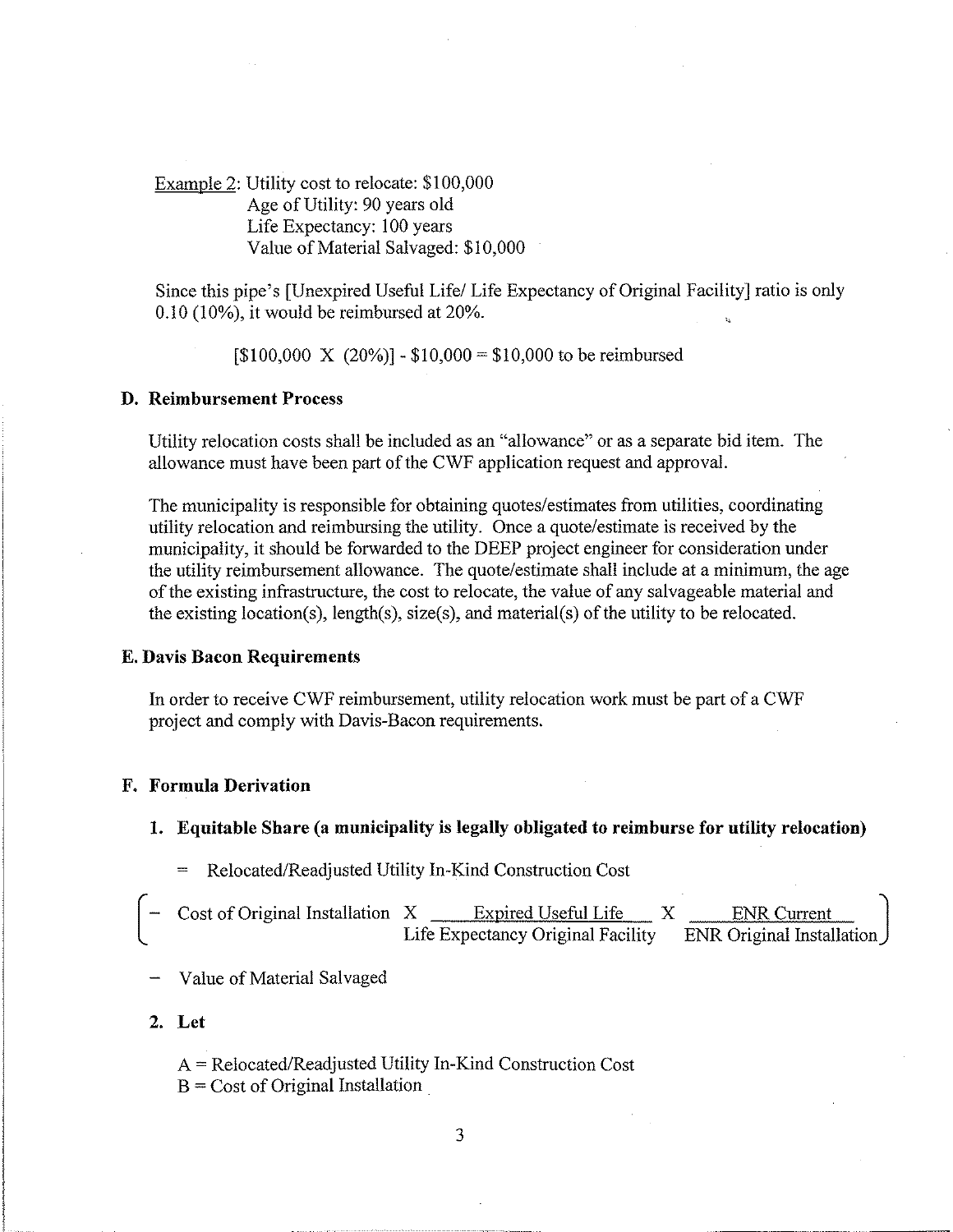- $C =$  Expired Useful Life
- D= Life Expectancy Original Facility

 $E = ENR$  Current

 $F =$  ENR Original Installation

G= Value of Material Salvaged

H= Unexpired Useful Life

Therefore,

$$
Equitable\,Share = A - \left[ B \times \frac{C}{D} \times \frac{E}{F} \right] - G
$$

**3. It has been estimated that**

$$
A \sim B \times \frac{E}{F}
$$

**4. Rearrange formula**

$$
= A - \left[ \left( B \times \frac{E}{F} \right) \times \frac{C}{D} \right] - G
$$

$$
= A - \left[ A \times \frac{C}{D} \right] - G
$$

$$
= A \left( 1 - \frac{C}{D} \right) - G
$$

**We know that**

**5. Substitution:**

**So that**

$$
1 - \frac{C}{D} = \frac{H}{D}
$$

 $D=C+H$ 

**7. Substitution:**

$$
Equitable\,Share = \left[A \times \frac{H}{D}\right] - G
$$

**8. Which equates to:**